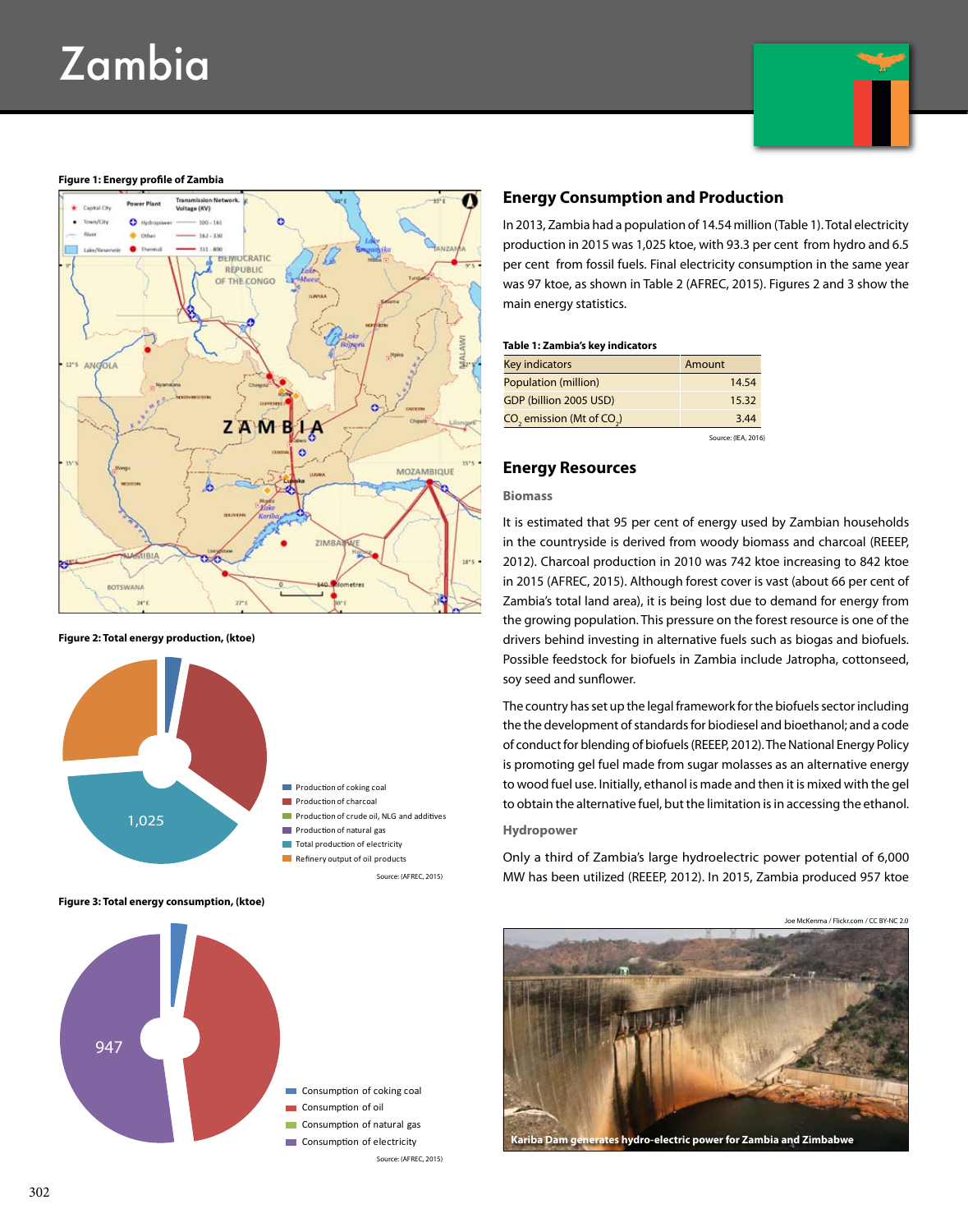#### **Table 2: Total energy statistics (ktoe)**

| Category                                          | 2000           | 2005         | 2010              | 2015 P         |
|---------------------------------------------------|----------------|--------------|-------------------|----------------|
| Production of coking coal                         | 87             | 84           | $\mathbf{1}$      | 75             |
| <b>Production of charcoal</b>                     | 596            | 655          | 742               | 842            |
| Production of crude oil, NLG and additives        |                |              |                   |                |
| Production of natural gas                         |                |              |                   |                |
| Production of electricity from biofuels and waste | $\mathbf{0}$   | $\mathbf 0$  | $\Omega$          | 0              |
| Production of electricity from fossil fuels       | 4              | 5            | 3                 | 67             |
| Production of nuclear electricity                 |                |              |                   |                |
| Production of hydro electricity                   | 669            | 764          | 969               | 957            |
| Production of geothermal electricity              | $\overline{a}$ |              |                   |                |
| Production of electricity from solar, wind, Etc.  | $\mathbf{0}$   | $\Omega$     | $\mathbf{0}$      | 0              |
| <b>Total production of electricity</b>            | 673            | 769          | 972               | 1,025          |
| Refinery output of oil products                   | 23             | 554          | 647               | 689            |
| <b>Final Consumption of coking coal</b>           | 60             | 76           | 1                 | 49             |
| Final consumption of oil                          | 392            | 608          | 551               | 816            |
| Final consumption of natural gas                  | -              |              | $\qquad \qquad -$ |                |
| Final consumption of electricity                  | 569            | 712          | 684               | 947            |
| Consumption of oil in industry                    | 130            | 199          | 270               | 383            |
| Consumption of natural gas in industry            | -              | -            | ÷                 |                |
| Consumption of electricity in industry            | 357            | 479          | 351               | 344            |
| Consumption of coking coal in industry            | 56             | 61           | 1                 | 49             |
| Consumption of oil in transport                   | 221            | 350          | 223               | 297            |
| Consumption of electricity in transport           | $\mathbf{1}$   | $\mathbf{1}$ | $\overline{2}$    | $\overline{2}$ |
| Net imports of coking coal                        | $-3$           | -6           | $\mathbf{0}$      | $\Omega$       |
| Net imports of crude oil, NGL, Etc.               | 26             | 544          | 584               | 710            |
| Net imports of oil product                        | 213            | 176          | 176               | 193            |
| Net imports of natural gas                        |                |              |                   |                |
| Net imports of electricity                        | $-65$          | $-21$        | $-47$             | $-48$          |
| : Data not applicable                             |                |              |                   | (AFREC, 2015)  |

- : Data not applicable 0 : Data not available

(P): Projected

of hydroelectricity out of a total electricity production of 1,025 (AFREC, 2015). The major generating stations are Kafue Gorge Power Station with 990 MW capacity and the 720 MW Kariba North Bank plant and the Victoria Falls Power Station with 108 MW capacity (WEC 2013). Sites yet to be developed include Kafue Gorge Lower (750 MW), Itezhi Tezhi (120 MW), Kalungwishi (210 MW), Mambilima, Batoka Gorge (1,800 MW), Devil's Gorge and Kabompo, among others (REEEP, 2012).

There is great potential for mini hydro, which the Zambia Electricity Supply Corporation (ZESCO) is planning to develop.

# **Oil and natural gas**

Zambia has a thriving downstream sector even though it has no oil or gas reserves (REEEP, 2012). The refinery at Ndola is operated by BP (REEEP, 2012). In 2000 refinery outputs of oil were 23 ktoe increasing to 554 ktoe in 2000 and 647 and 689 ktoe in 2010 and 2015 respectively (AFREC, 2015).

#### **Peat**

The area of peatland is  $12,201$  km<sup>2</sup> (WEC, 2013).

# **Coal**

In 2011, there were 10 million tonnes of proved recoverable reserves of coal (bituminous, including anthracite) and coal production was estimated at 0.2 million tonnes (WEC, 2013).

## **Wind**

Wind speeds are low only suitable for off-grid low grade activities such as generating electricity at remote sites to support domestic cooking and heating (REEEP, 2012). However, there is little growth in this area so far.

# **Geothermal**

The Zambian Geological Survey (ZGS) has been carrying out surveys on geothermal areas since the 1950s; more recently, the Kenyan electricity generation utility, KENGEN, has been involved. The country has over 80 hot springs, with many considered promising (REEEP, 2012).

## **Solar**

Data from AFREC (2015) indicates no production of electricity from the available solar resource by 2015. And although the mean solar insolation of 5.5 kWh/m<sup>2</sup>/day can support rural electrification, progress is really slow (REEEP, 2012).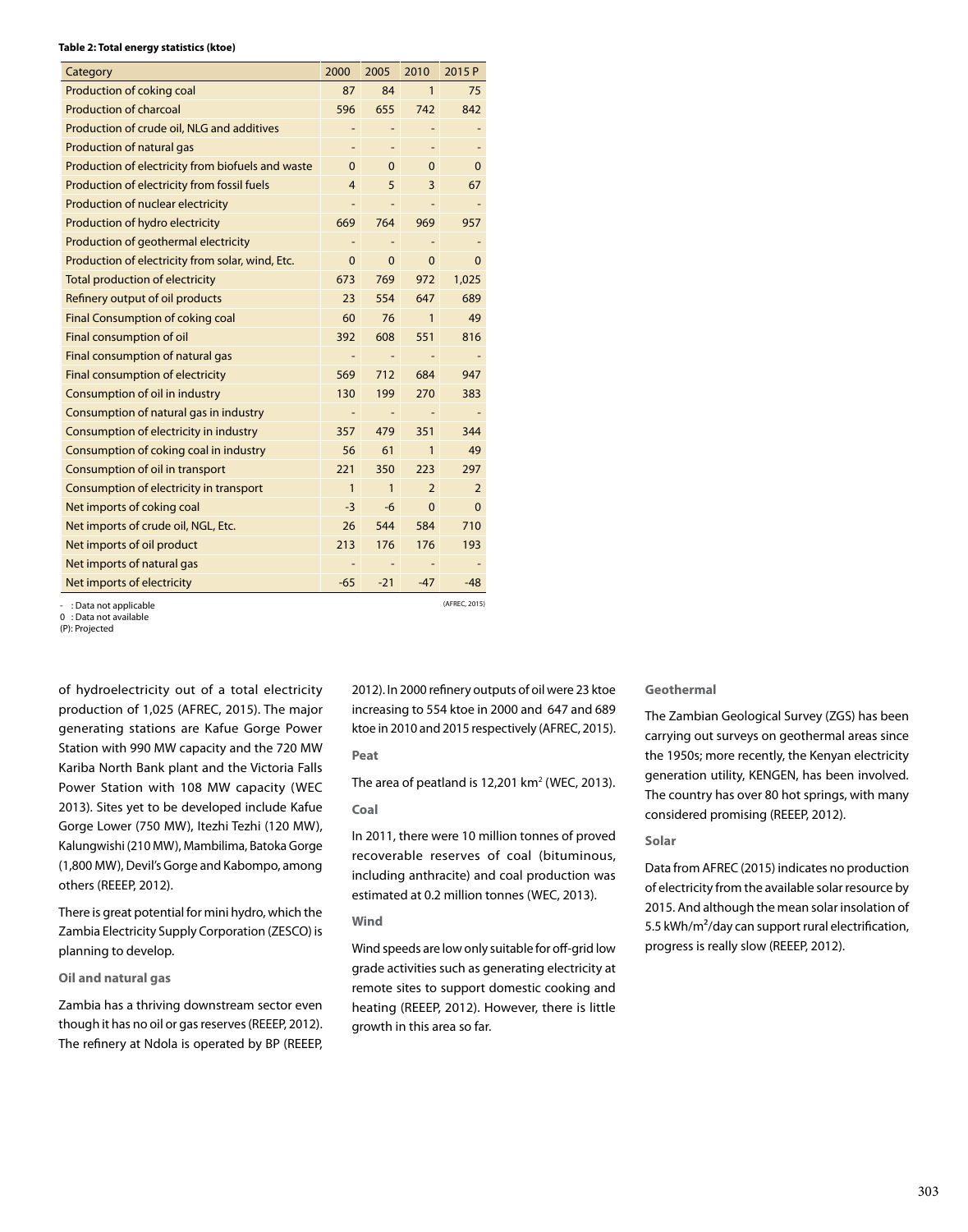# **Tracking progress towards sustainable energy for all (SE4All)**

The national electrification rate is 22.1 per cent (Table 3 and Figure 4). Access to electricity in urban areas is still quite low at 47 per cent with rural electrification at only 5.8 per cent (World Bank, 2016). Zambia's Vision 2030 aims to achieve 51 per cent rural energy access and 90 per cent urban access by 2030. Access to modern fuels is low. In 2012, 42 per cent of people in urban areas and 3 per cent in rural areas were using non-solid fuels (World Bank, 2015); at the national level, the rate was 17.32 per cent (World Bank, 2016).

The Zambian economy energy intensity (the ratio of the quantity of energy consumption per unit of economic output) was 9.0 MJ per US dollar (2005 dollars at PPP) in 2012, down from 11.5 MJ per US dollar in 1990. The compound annual growth rate (CAGR) between 2010 and 2012 was -2.17 (World Bank, 2015).

The share of renewable energy in the total final energy consumption (TFEC) increased slightly from 82.9 in 1990 to 88.2 in 2012. Traditional solid biofuels form the biggest share of renewable sources at 66.4 per cent of TFEC in 2012, while modern solid biofuels contributed 11.7 per cent and hydro 10.0 per cent . Renewable sources contributed a 99.7 per cent share of electricity generation in 2012 (World Bank, 2015).

# **Intended Nationally Determined Contributions (INDC) within the framework of the Paris climate Agreement**

Zambia published its Intended Nationally Determined Contributions (INDC) in September 2015. Zambia intends to reduce its CO<sub>2</sub> equivalent emissions by implementing programs in various sectors, including energy, forestry, agriculture, water, Town and Country Planning, sanitation and transport. Those related to energy are listed in Table 4.

**Table 3: Zambia's progress towards achieving SDG7 – Ensure access to affordable, reliable, sustainable and modern energy for all**

| Target                                                                                              | <b>Indicators</b>                                                                         | Year           |      |      |               |                  |                                                         |
|-----------------------------------------------------------------------------------------------------|-------------------------------------------------------------------------------------------|----------------|------|------|---------------|------------------|---------------------------------------------------------|
|                                                                                                     |                                                                                           | 1990           | 2000 | 2010 | 2012          | $2000 -$<br>2010 | $2011 -$<br>2015                                        |
| 7.1 By 2030, ensure<br>universal access to<br>affordable, reliable and                              | 7.1.1 Per cent of<br>population with access to<br>electricity                             | 13             | 17   | 19   | 22.1          |                  |                                                         |
| modern energy services                                                                              | 7.1.2 Per cent of<br>population with primary<br>reliance on non-solid fuels               | $\overline{4}$ | 13   | 17   | 17.32         |                  |                                                         |
| 7.2 By 2030, increase<br>substantially the share of<br>renewable energy in the<br>global energy mix | 7.2.1 Renewable energy<br>share in the total final<br>energy consumption                  | 82.9           | 89.9 | 90.7 | 88.15         |                  |                                                         |
| 7.3 By 2030, Double the<br>rate of improvement of<br>energy efficiency                              | 7.3.1 GDP per unit of<br>energy use (constant<br>2011 PPP \$ per kg of oil<br>equivalent) |                |      | 5.7  | 5.7<br>(2011) | 5.74<br>(2013)   |                                                         |
|                                                                                                     | Level of primary energy<br>intensity(MJ/\$2005 PPP)                                       | 11.5           |      | 9.4  | 9.0           | 9.20             | 9.03<br>Sources: (World Bank, 2015); (World Bank, 2016) |

# **Figure 4: SDG indicators**

| Percentage of population<br>with access to electricity | Access to non-solid fuel<br>(% of population) | GDP per unit of energy use<br>(PPP \$ per kg of oil equivalent)<br>2013 | Renewable energy<br>consumption<br>(% of total final energy<br>consumption),<br>2006-2011, 2012 |
|--------------------------------------------------------|-----------------------------------------------|-------------------------------------------------------------------------|-------------------------------------------------------------------------------------------------|
| 22.1%                                                  | 17.32%                                        |                                                                         | 88.15%                                                                                          |
|                                                        |                                               | 5.93                                                                    |                                                                                                 |
|                                                        |                                               |                                                                         |                                                                                                 |

**Table 4: Zambia's key aspects/key mitigation measures to meet its energy Intended Nationally Determined Contributions (INDCs)**

| <b>INDC</b>                                                                                                                                                           |
|-----------------------------------------------------------------------------------------------------------------------------------------------------------------------|
| *Implement fuel switch (diesel/heavy fuel oil (HFO) to biodiesel)                                                                                                     |
| *Implement fuel switch (coal to biomass)                                                                                                                              |
| *Switch from existing isolated diesel to mini-hydro; introduce and increase blending of bio-fuels with fossil fuels and where<br>possible substitution with bio-fuels |
| *Expand off-grid renewable energy to non-electrified rural areas, in addition to solar photovoltaic and wind                                                          |
| *Expand on-grid program to support economic growth and grid extension through inter-basin water transfer                                                              |

\*Extend grid to non-electrified rural areas

Source: (MEM, 2015)